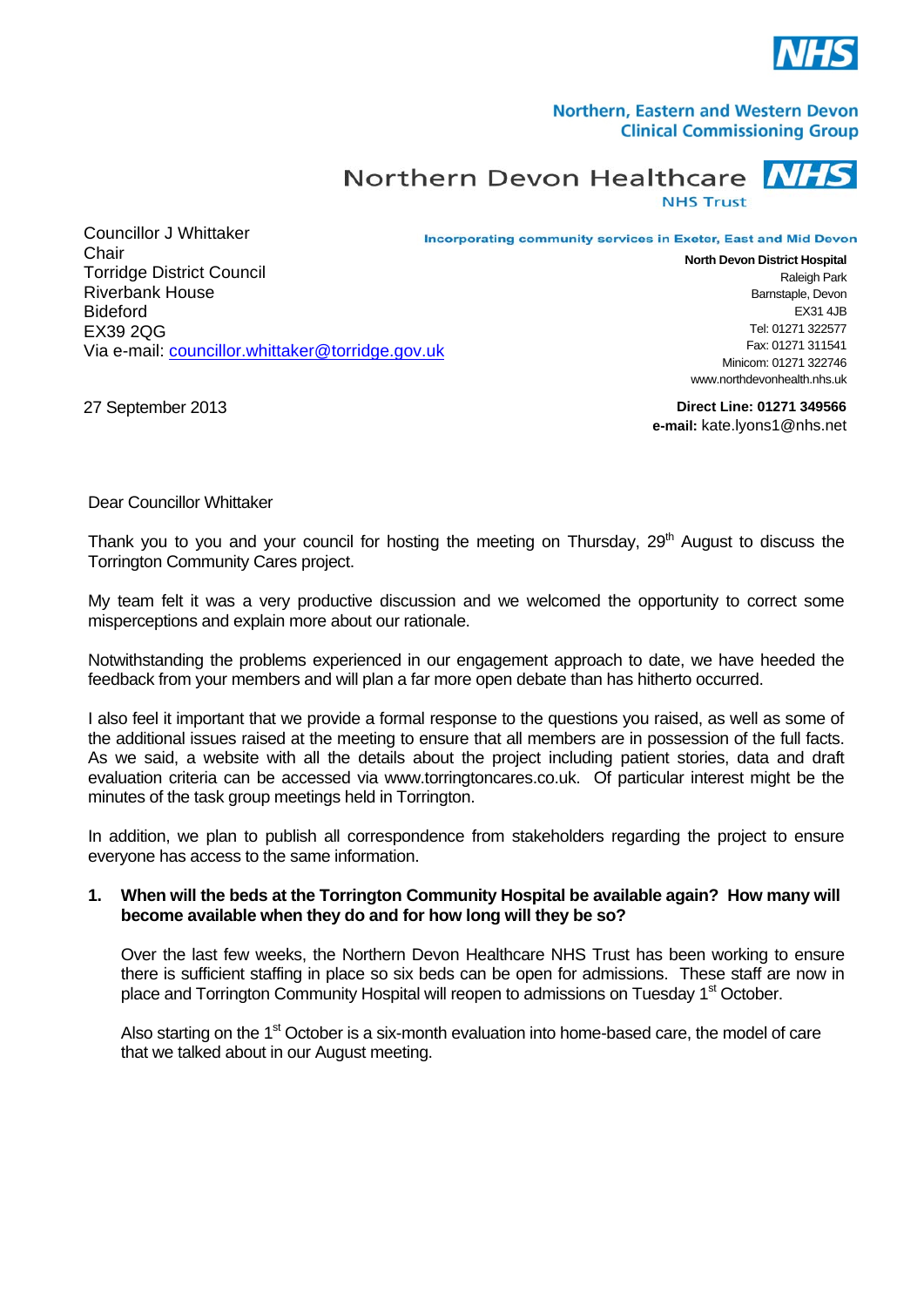## **2. I understand that the two local surgeries are not in favour of the proposed closures. Don't they have some role in this decision-making process?**

Rightly the GPs want the best for their patients. They wish to ensure that as many individuals as possible have local access to as wide a range of health services as practicable. The community hospital has provided good care for those needing it. Obviously they would want to ensure that any change to that provision provided as good as, if not a better level of care. They are supportive of the test of change but remain committed to the Community Hospital and its future development.

Dr Chris Bowman has a continuing dialogue with the local GPs to support their engagement with this project and to ensure that any problems they identify can be addressed promptly.

## **3. There must be statistics that can demonstrate the effectiveness of the bed closures and that clearly show whether or not patients can be nursed in their own homes as well as they would have been in hospital.**

At the meeting on the  $29<sup>th</sup>$  August, we spent a great deal of time explaining the type of patients that are currently served by the inpatient beds at Torrington and how their health needs could very easily be met by the community teams.

Small community hospitals are limited in the scope of their medical service provision by dint of their small size and small number of patients. Therefore, the patient's medical needs are well within the competence of our community nurses and therapists. Patients with more complex needs are not seen in Torrington and would be admitted to NDDH. This will not change.

It is also worth bearing in mind that an enhanced and expanded community nursing and therapy team is already in existence in Torrington, hence the six month test of change.

These teams currently support between 180-250 patients in their own home at any time. The effect of the excellent work of these teams is to dramatically reduce the admissions to the community hospital (approx. 2 per week). At some point very soon, this service might no longer be safe to provide as the staff will struggle to retain their clinical skills seeing so few patients and we will struggle to recruit staff to work in such a clinically-isolated environment.

At the meeting, we mentioned several areas of evidence that we use to guide our approach. These are available on the [www.torringtoncares.co.uk](http://www.torringtoncares.co.uk/) website or we can send them to you on request. They are:

Acuity audits for the last three years report that 40-50% of patients currently inpatients in our community hospitals have no medical (health) reason for being there;

Admission trends;

Length of stay trends.

We would say we do have the evidence that the bed closures will improve the patient's experience and their care by helping them recover more quickly. However, we acknowledge that this message, whilst often repeated, has been obfuscated by the concern about the loss of beds and we commit to ensuring that people understand how the use of the community hospital has changed.

# **4. Can the redeployed staff be brought back to work in Torrington?**

The redeployed staff are now incorporated into the rotas for the provision of clinical services in other areas – some in Torrington community teams, and others to support stroke and inpatient services in Bideford.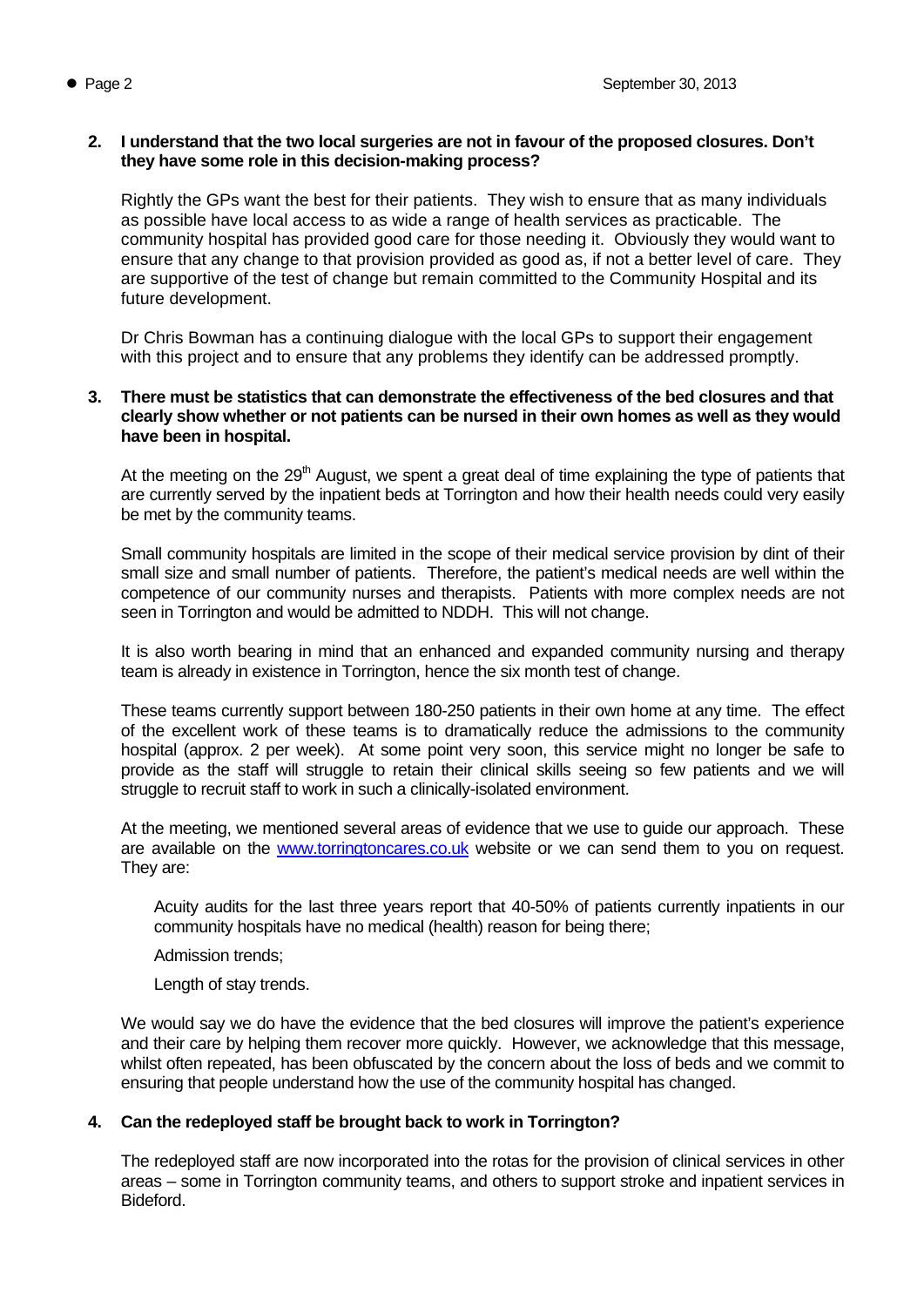These arrangements cannot easily be unpicked but we are working hard to establish adequate staffing to enable us to maintain access to beds and begin the consultation process.

Even though redeployed, the Torrington inpatient nursing staff remains substantively employed in Torrington Community Hospital. There are no job losses as a result of this test.

## **5. Is the business plan to support this proposal in the public domain?**

Yes. The Devon Primary Care Trust produced a strategy called Optimising Community Services which provided the framework to support the 12-18 months of additional investment in the Torrington community services. Before that the 'Way Ahead' strategy document also sets the scene for the project in Torrington.

This strategic direction has been picked up by the PCT's successor organisation and the NEW Devon CCG is currently consulting on its Care Closer to Home strategy.

The Northern Devon Healthcare Trust has also, since 2011/12, been pursuing the following vision: 'We will deliver local integrated health and social care to support people to live as healthily and independently as possible, recognising the differing needs of our local communities across Devon'.

Through the consultation process and inherent evaluation of the project, we will be analysing the success of the project according to financial metrics, healthcare-needs, quality and patient safety indicators and patient experience feedback. This will be in the public domain.

#### **6. Can you explain why public meetings are not occurring on a Saturday?**

For reasons that are well understood, we cancelled the public meeting planned for Saturday  $17<sup>th</sup>$ August. We replaced it immediately with a meeting on the  $12<sup>th</sup>$  September to ensure the public knew we were committed to explaining our proposals and hearing their feedback. Subsequently, we arranged an additional public meeting for Saturday  $14<sup>th</sup>$  September, 10.00am at the Plough Theatre. In fact more people attended the Thursday meeting than the Saturday.

I hope this response provides you with sufficient assurance that we are planning our engagement events in full cognition of providing the public with the greatest level of accessibility.

#### **7. What plans have been made to counter the effects of difficult winter weather conditions?**

We are proud of our business continuity plans, which have meant that we have weathered the last two severe winters and springs whilst maintaining our core, essential services. Our community teams are well-used to travelling in difficult conditions to reach people in remote areas and prioritise vulnerable patients.

Our winter plans are reviewed every year. We involve other agencies (with 4x4s) and prioritise the vulnerable when planning care. Poor weather not only affects patients, but staff, who often are unable to get to work so the plans are very comprehensive.

#### **8. Is the hospital closing?**

No, at no point have we ever raised the possibility of the hospital closing. In fact we would like to see more services offered at the hospital.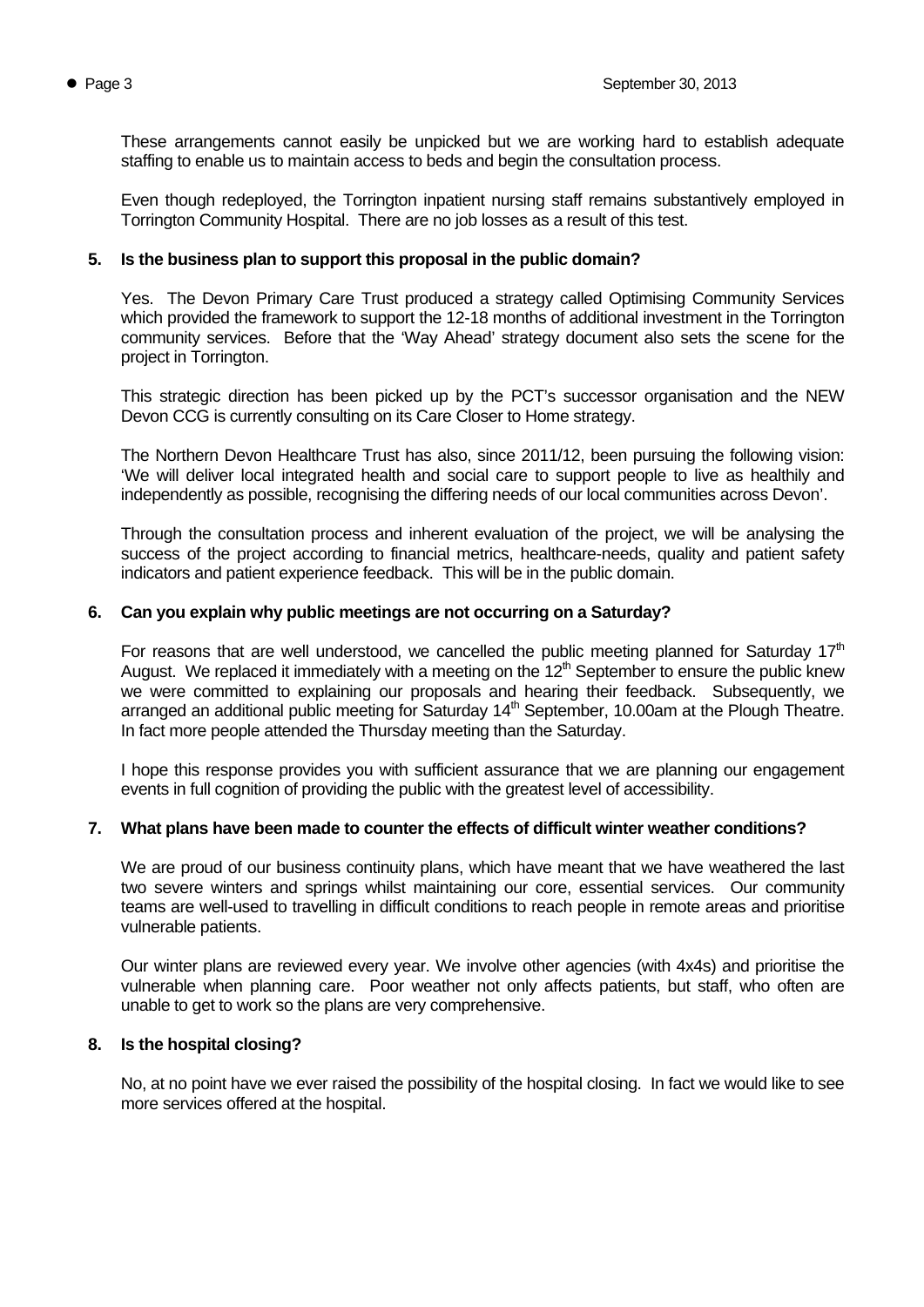## **9. Is Bideford next?**

Bideford is a much larger unit and inpatient services offered at Bideford are currently under the clinical supervision of an NDDH consultant and are therefore able to offer a more complex medical service to inpatients.

Whilst there is a team of community health and social care professionals already working very successfully in Bideford to support people in their own homes, there are no plans at present to replace the inpatient services with increased community teams.

No other area in the northern locality has had the benefit of enhanced nursing services, in terms of the size of the workforce and the advanced skills that are being developed in Torrington.

We have also invested in a pharmacist to support the community teams to manage the medicines of patients and effect quick reviews of medicines. No other area in Northern Devon has received this level of investment in clinical services and it is because this clinical infrastructure is in place that we feel confident our community teams can more than replace community inpatient services.

## **10. The community model is only applicable in certain cases for a small number of patients**

Even 10 inpatients – far more than are typically ever in the hospital - represent a very small number and, as we have already explained, Torrington does not currently admit patients with complex needs. This is because it is a small community hospital and is therefore limited in the medical interventions it can offer.

Our nursing and therapy team also have extended skills that are not all available in the hospital.

Our home-based community model is applicable to the great majority of patients, with only a handful requiring an inpatient bed at the community hospital. We have seen this trend very clearly in the last two years, as our community team has grown and as inpatient admissions have fallen.

## **11. How are you going to reassure the public that this is not a done deal?**

We have been clear throughout that the beds will reopen if the test of change is not successful. The staff remains on substantive contracts, with Torrington as their base.

Any significant service change, such as closure of the inpatient beds, might also be subject to formal public consultation.

#### **12. Can we have the pros and cons of the new model of care?**

Yes, we plan to include this information in the evaluation documents.

#### **13. How are you planning to compensate the community for the loss of the social function of the hospital?**

This is an interesting point and one that has come across through the feedback at the drop-ins. It is important to note that our role is to commission and provide health services, not social care.

However, our view would be that if the test of change is evaluated to be successful, we would look to turning Torrington Community Hospital into a vibrant social and health hub for the community. At the heart of the consultation, we will be asking what services we might be able to run at the hospital.

So far the community has inundated us with ideas such as exercise classes, more outpatient clinics, maternity and children's services, leg ulcer clinics (which work really well in other northern Devon